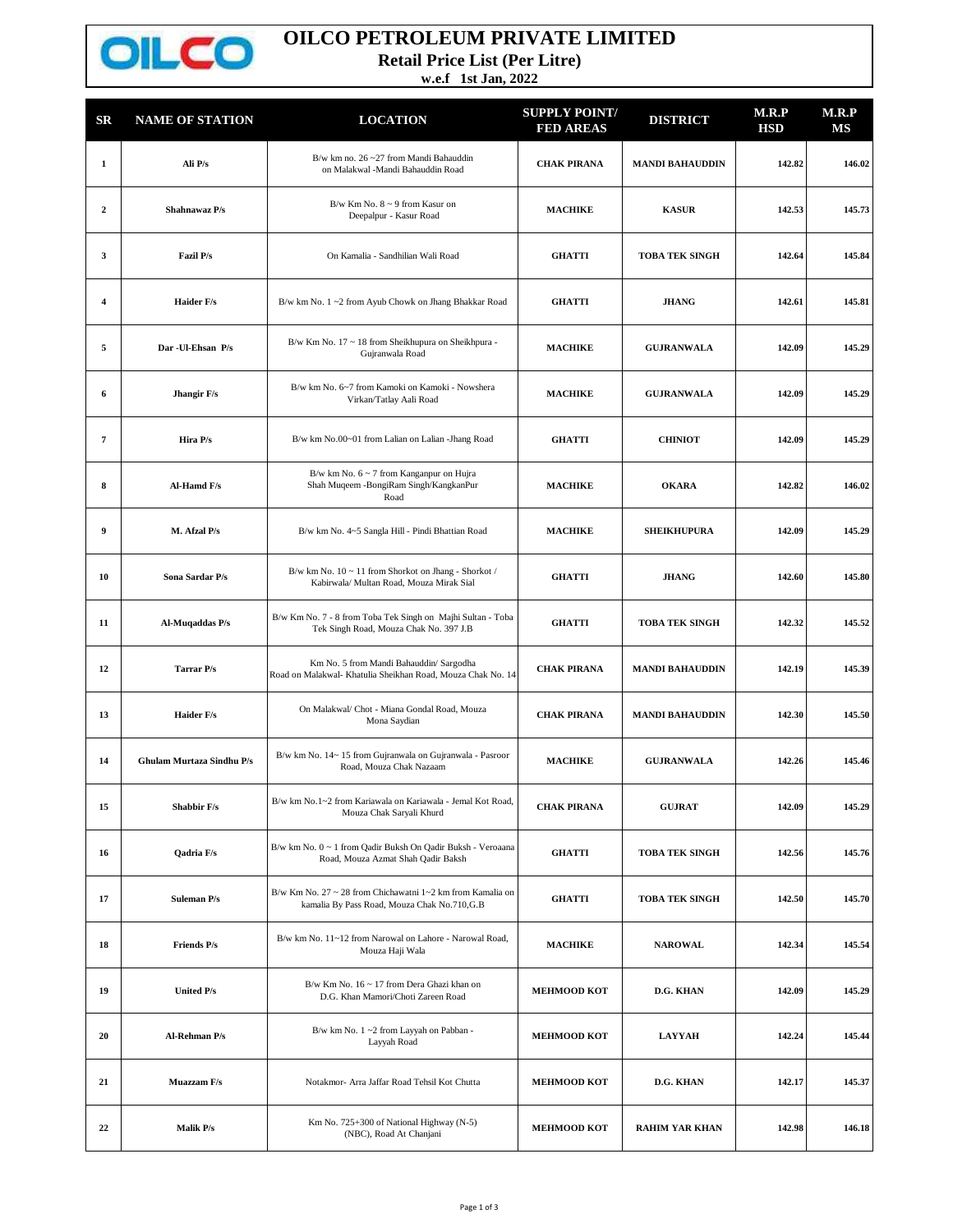

## **OILCO PETROLEUM PRIVATE LIMITED**

**Retail Price List (Per Litre)**

**w.e.f 1st Jan, 2022**

| SR | <b>NAME OF STATION</b>        | <b>LOCATION</b>                                                                                                      | <b>SUPPLY POINT/</b><br><b>FED AREAS</b> | <b>DISTRICT</b>       | M.R.P<br><b>HSD</b> | M.R.P<br>MS |
|----|-------------------------------|----------------------------------------------------------------------------------------------------------------------|------------------------------------------|-----------------------|---------------------|-------------|
| 23 | Al-Raheem F/s                 | Chak No.123 - B/TDA B/w Km No. 1 ~ 2 from Layyah-Multan<br>By Pass Road on Layyah City- Multan/ DG Khan By Pass Road | <b>MEHMOOD KOT</b>                       | <b>LAYYAH</b>         | 142.23              | 145.43      |
| 24 | Awaisia P/s                   | Km No. 10 of Chowk Bahadar Pur to Chowk Shahbaz Pur Road                                                             | <b>MEHMOOD KOT</b>                       | <b>RAHIM YAR KHAN</b> | 143.46              | 146.66      |
| 25 | Al-Murtaza P/s                | B/w km No. 38 ~ 39 from Layyah on Garh Maharaja - Chowk<br>Azam ~ Layyah Road, Mouza 375/ TDA                        | <b>MEHMOOD KOT</b>                       | <b>LAYYAH</b>         | 142.46              | 145.66      |
| 26 | M. Shafi P/s                  | Km No. 3 ~ 4 from Naiwala Bangla on Naiwala Bangla<br>- Shirinwala Road, Mouza Chak No. 142/9 -L                     | <b>SAHIWAL</b>                           | <b>SAHIWAL</b>        | 142.09              | 145.29      |
| 27 | AL-Karam P/s                  | B/w km No.0~1 from Fattoo Mor on Fattoo Mor Nai Wala<br>Bangla Road, Mouza Chak No.133/9-L                           | <b>SAHIWAL</b>                           | <b>SAHIWAL</b>        | 142.09              | 145.29      |
| 28 | Rana F/s                      | 4 km from N(5) Gamber Chowk on Noor Shah-Ghamber Road                                                                | <b>SAHIWAL</b>                           | <b>SAHIWAL</b>        | 142.09              | 145.29      |
| 29 | Ellahi Baksh P/s              | 2.9 km from 50 Pull Adda on Ghaziabad - Kassowal Road                                                                | <b>SAHIWAL</b>                           | <b>SAHIWAL</b>        | 142.09              | 145.29      |
| 30 | <b>Chaudhary P/s</b>          | B/w km No. 6~7 from Adda Shabeel on Adda<br>Shabeel - Naiwala Bangla Road, Chak No. 140/9 - L                        | <b>SAHIWAL</b>                           | <b>SAHIWAL</b>        | 142.09              | 145.29      |
| 31 | <b>Munawar P/s</b>            | B/w km No. 77~78 from Bahawal pur & B/w 98~99 from<br>Bahawal Nagar on Bahawalpur Road, Mouza Qaim Pur               | <b>VEHARI</b>                            | <b>BAHAWALPUR</b>     | 142.09              | 145.29      |
| 32 | AL-Madina P/s                 | B/w km No. 0~1 from Kassowal on Kassowal<br>- Talumba Road, Mouza Chak No. 4/14-L                                    | <b>SAHIWAL</b>                           | <b>SAHIWAL</b>        | 142.09              | 145.29      |
| 33 | <b>Adil Hamza P/s</b>         | B/w km No.5~6 from Taj Chowk on Taj Chowk -<br>Ahmedpur/Chowk Sawatera Road, Mouza Ahmed Pur Lumma                   | <b>MEHMOOD KOT</b>                       | <b>RAHIM YAR KHAN</b> | 142.98              | 146.18      |
| 34 | Nayyar P/s                    | B/w Km No.7~8 on Qadirpur/ Rawan - Tatepur Road,<br>MouzaTatepur,                                                    | <b>MEHMOOD KOT</b>                       | <b>MULTAN</b>         | 142.17              | 145.37      |
| 35 | Zam Zam P/s                   | B/w km No. 21~22 from Minchinabad on<br>Minchinabad - Head Sulemanki Road, Mouza Shrafpur                            | <b>VEHARI</b>                            | <b>BAHAWALNAGAR</b>   | 142.75              | 145.95      |
| 36 | Afzal & Sons P/s              | B/w km No.0~1 from Adda Bareka on Hasil Saru-Head<br>Sulemanki/Macleod Gunj Road, Mouza Bareka Ottar                 | <b>VEHARI</b>                            | <b>BAHAWALNAGAR</b>   | 142.84              | 146.04      |
| 37 | Lilla F/s                     | b/w Km No. 40 ~ 41 Khushab /Lilla - Pind<br>Dad Khan Road                                                            | <b>GHATTI</b>                            | <b>KUSHAB</b>         | 142.87              | 146.07      |
| 38 | <b>Gondal P/s</b>             | $B/w$ 10 ~ 11 km from Bhera on<br>Malakwal/Bhera - Shahpur/Johrian Road                                              | GHATTI                                   | <b>SARGODHA</b>       | 142.67              | 145.87      |
| 39 | Nazim P/s                     | B/w Km No. 9 ~ 8 from Abdaal Chowk on Abdaal to Hujjan<br>Road, Mouza Salam                                          | <b>GHATTI</b>                            | <b>SARGODHA</b>       | 142.48              | 145.68      |
| 40 | Ali P/s                       | 1.4 Km from Sillanwali By Pass Chowk on Sillanwali<br>Barana Road                                                    | GHATTI                                   | <b>SARGODHA</b>       | 142.23              | 145.43      |
| 41 | Ali Petroleum                 | B/w Km No.24 ~ 25 from Fath Pur on Mianwali - Muzaffargarh<br>Road, Mouza Chak No. 67/ML                             | <b>KOTLA JAM</b>                         | <b>BHAKKAR</b>        | 142.09              | 145.29      |
| 42 | Afnan F/s                     | B/w km No. 54 ~ 55 from Bhakkar on Kallur<br>Kot - Bhakkar Road, Mouza Kaluual Dagar                                 | <b>KOTLA JAM</b>                         | <b>BHAKKAR</b>        | 142.09              | 145.29      |
| 43 | <b>Draz Khel Brothers P/s</b> | B/w km No. 17~18 from Sargodha on Sargodha - Khushab/<br>Mianwali Road, Mouza Dhrema                                 | GHATTI                                   | <b>SARGODHA</b>       | 142.38              | 145.58      |
| 44 | Fakhr-E-Lasani P/S            | 6.4 km from Wagha Stop & 1.9 km from<br>Kingra Adda Stop on Kingra Sialkot Road, Mouza Bhaloor<br>Barhamna           | <b>MACHIKE</b>                           | <b>SIALKOT</b>        | 142.84              | 146.04      |